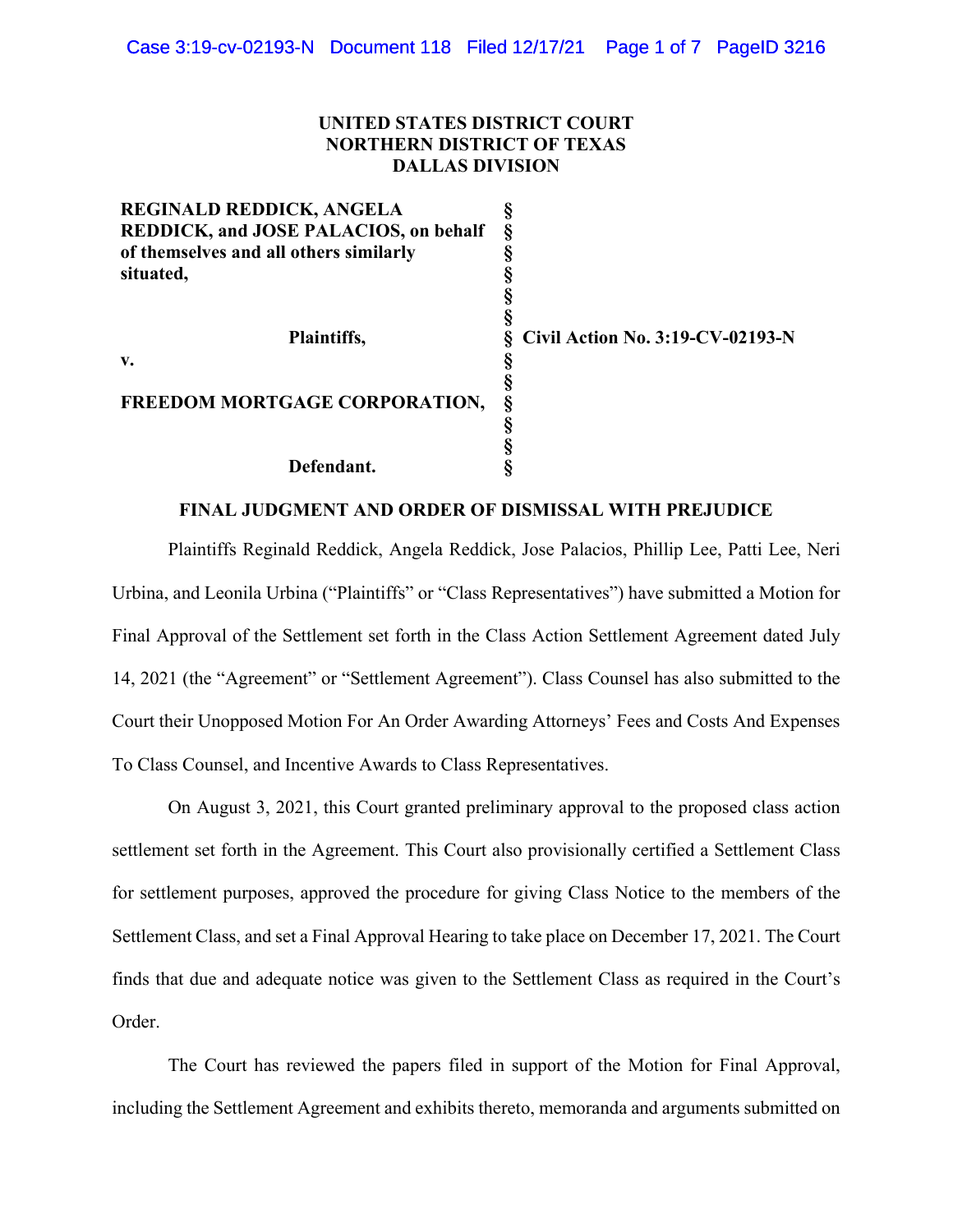behalf of the Settlement Class, and supporting affidavits.

On December 17, 2021, this Court held a duly noticed Final Approval Hearing to consider: (1) whether the terms and conditions of the Agreement are fair, reasonable and adequate; (2) whether a judgment should be entered dismissing the Settlement Class Members' Released Claims on the merits and with prejudice; and (3) whether and in what amount to award attorneys' fees and expenses to Class Counsel; and any award to the Class Representatives for their representation of the Settlement Class.

Based on the papers filed with the Court and the presentations made to the Court by the Parties and by other interested persons at the Final Approval Hearing, it appears to the Court that the Settlement Agreement is fair, adequate, and reasonable, and in the best interests of the Settlement Class.

IT IS HEREBY ORDERED, ADJUDGED AND DECREED that:

1. **Definitions.** This Final Approval Order and Judgment incorporates by reference the definitions in the Agreement, and all capitalized terms used, but not defined herein, shall have the same meanings as in the Agreement.

2. **Jurisdiction.** This Court has jurisdiction over the subject matter of the Action and over all parties to the Action, including all Settlement Class Members, and venue in this Court is proper.

3. **No Merits Determination.** By entering this Order, the Court does not make any determination as to the merits of this case.

4. **Settlement Class.** Pursuant to Rule 23 of the Federal Rules of Civil Procedure, this Court hereby finally certifies this Action as a class action solely for the purposes of settlement, with the Settlement Class defined as:

2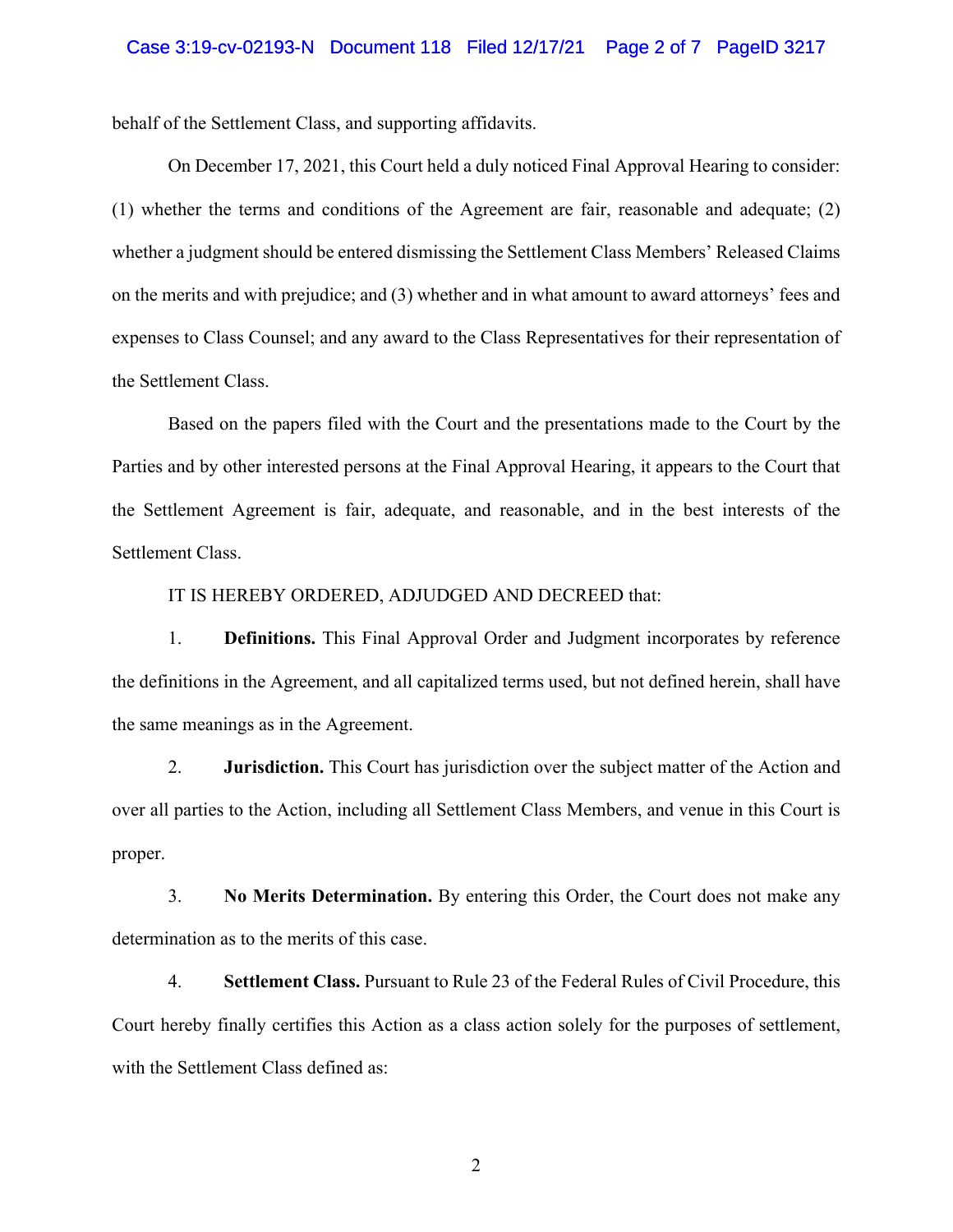All persons who (1) were borrowers on residential mortgage loans on properties in the United States whose loans were serviced by Freedom, and (2) paid a fee to Freedom for making a loan payment by telephone, IVR, or the internet, between September 14, 2017 and the Effective Date. Excluded from the Settlement Class are the Honorable David Godbey, counsel to the Parties, the Honorable Diane Welsh, and their employees, legal representatives, heirs, successors, assigns, or any members of their immediate family; any government entity; Freedom, any entity in which Freedom has a controlling interest, any of Freedom's subsidiaries, parents, affiliates, and officers, directors, employees, legal representatives, heirs, successors, or assigns, or any members of their immediate family; and any persons who timely opt-out of the Settlement Class.

5. The Court finds, for settlement purposes only, that class certification under Fed. R.

Civ. P.  $23(b)(3)$  is appropriate in that, in the settlement context: (a) the members of the Settlement Class are so numerous that joinder of all Settlement Class Members in the class action is impracticable; (b) there are questions of law and fact common to the Settlement Class which predominate over any individual question; (c) the claims of the Class Representatives are typical of the claims of the Settlement Class; (d) the Class Representatives and their counsel will fairly and adequately represent and protect the interests of the Settlement Class; (e) the Settlement Class is ascertainable; and (f) a class action is superior to other available methods for the fair and efficient adjudication of the controversy.

6. **Designation of Class Representatives and Class Counsel.** The Court confirms, solely for the purposes of settlement, the prior appointments of the Plaintiffs Reginald Reddick, Angela Reddick, Jose Palacios, Phillip Lee, Patti Lee, Neri Urbina, and Leonila Urbina as Class Representatives, and the law firms of Bailey & Glasser LLP and Carney Bates & Pulliam, PLLC, as Class Counsel.

7. **Settlement Approval.** Pursuant to Fed. R. Civ. P. 23(e), this Court hereby approves the Settlement and finds that it is, in all respects, fair, reasonable and adequate to the Parties. The Court further finds that the Settlement is the result of good faith arm's-length negotiations between experienced counsel representing the interests of the Parties. Accordingly, the Settlement is hereby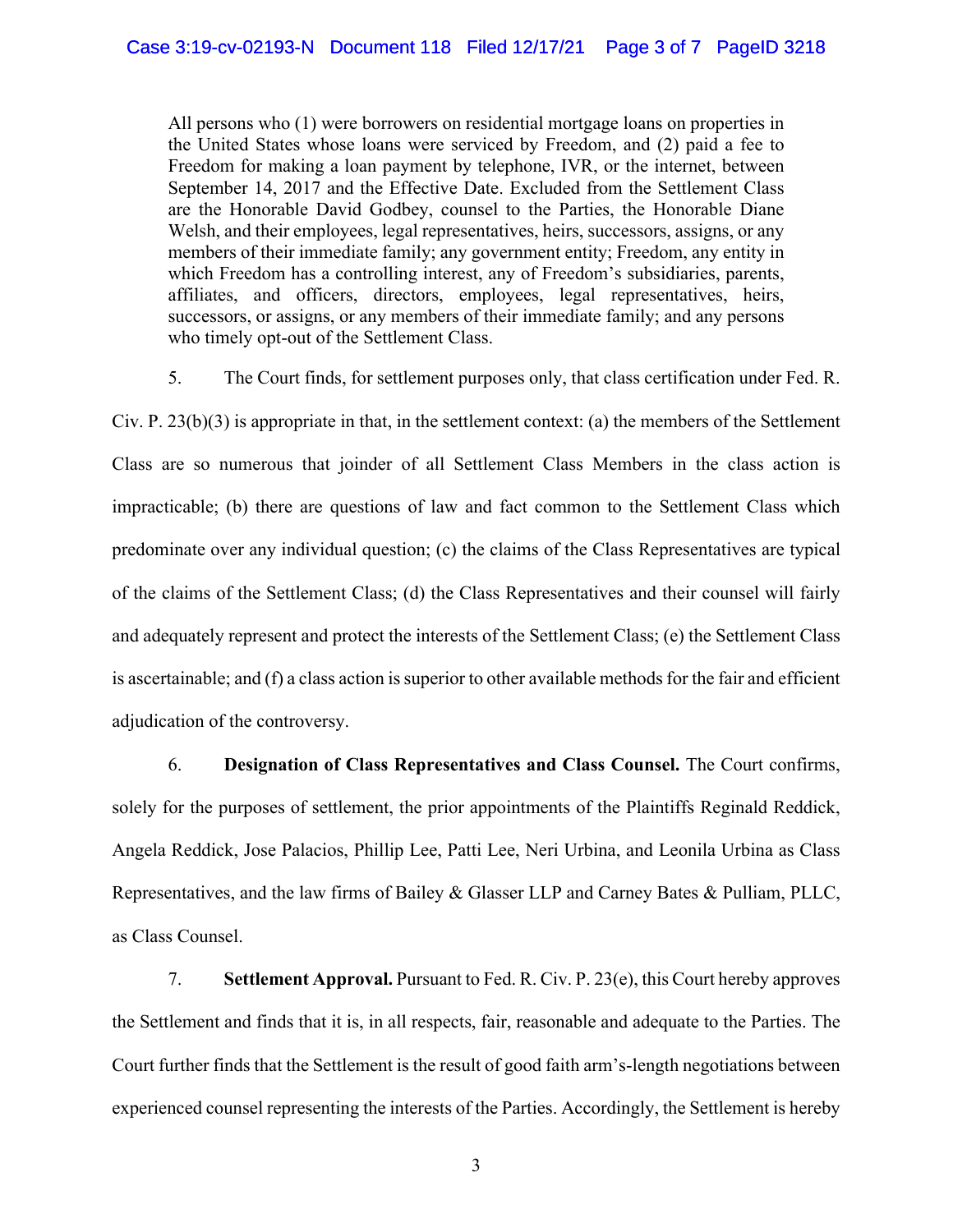#### Case 3:19-cv-02193-N Document 118 Filed 12/17/21 Page 4 of 7 PageID 3219

finally approved in all respects, there is no just reason for delay, and the Parties are hereby directed to perform its terms.

8. **Dismissal with Prejudice.** Final Judgment is hereby entered with respect to the Released Claims of all Settlement Class Members, and the Released Claims in the Action are hereby dismissed in their entirety with prejudice and without costs, and the case shall be closed pursuant to Paragraph 20 of this Order. Nothing herein is intended to waive or prejudice the rights of Settlement Class Members who have validly and timely excluded themselves from the Settlement Class, as identified on Exhibit 1 hereto.

9. **Releases.** The releases as set forth in Section V of the Agreement together with the definitions in Section I Paragraphs Z and AA relating thereto are expressly incorporated herein in all respects and made effective by operation of this Judgment. The Court hereby approves the release provisions as contained and incorporated in Section V of the Agreement, including but not limited to the definitions of Released Claims and Released Entities. The Settlement Class Members shall be deemed to have, and by operation of the Judgment shall have, fully, finally and forever released, relinquished and discharged all Released Claims against the Released Entities.

10. **Permanent Injunction.** The Class Representatives and all Settlement Class Members, and anyone claiming through or on behalf of any of them, are forever barred and enjoined from: (a) filing, commencing, prosecuting, intervening in, or participating in (as class members or otherwise) any action in any jurisdiction for the Released Claims; and (b) organizing Settlement Class Members, or soliciting the participation of Settlement Class Members, or persons who would otherwise fall within the definition of Settlement Class Members but who have requested to be excluded from the Settlement Class, in a separate class for purposes of pursuing any action (including by seeking to amend a pending complaint or counterclaim to include class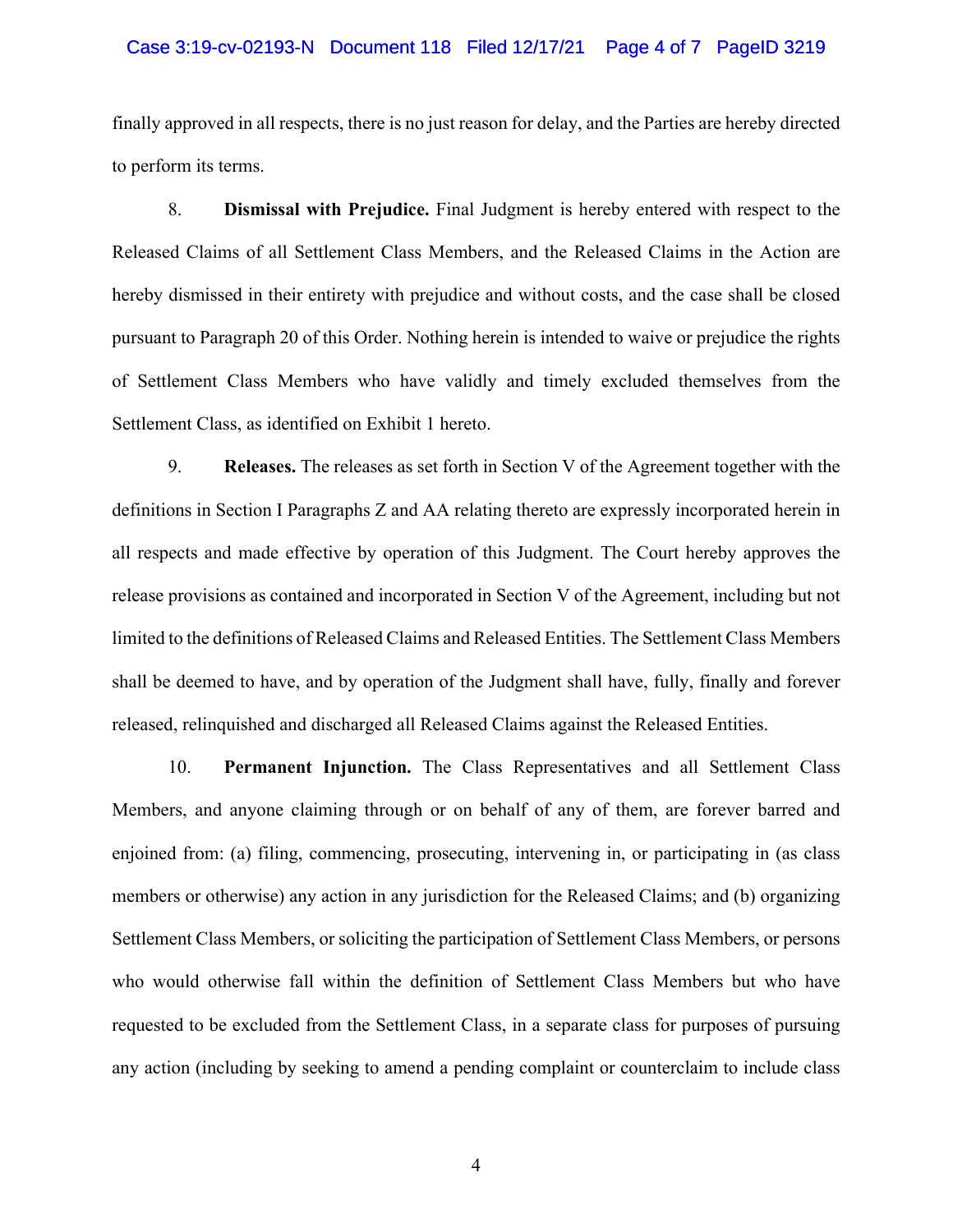#### Case 3:19-cv-02193-N Document 118 Filed 12/17/21 Page 5 of 7 PageID 3220

allegations, or seeking class certification in a pending action) in any jurisdiction based on or relating to any of the Released Claims.

11. **Approval of Class Notice.** The form and means of disseminating the Class Notice as provided for in the Order Preliminarily Approving Settlement and Providing for Notice constituted the best notice practicable under the circumstances, including individual notice to all Settlement Class Members who could be identified through reasonable effort. Said Notice fully satisfied the requirements of Fed. R. Civ. P. 23 and complied with all laws, including, but not limited to, the Due Process Clause of the United States Constitution.

12. **Attorneys' Fees and Expenses.** Plaintiffs and Class Counsel have moved for an award of attorneys' fees in the amount of \$749,925.00, and costs and expenses of \$19,982.00. The Court has considered this application separately from this Judgment. The Court finds that an award of \$749,925.00 in attorneys' fees, and \$19,982.00 in costs and expenses is fair and reasonable, and the Court approves of Class Counsel attorneys' fees, costs and expenses in these amounts to be paid from the Gross Settlement Fund.

13. The Court further finds that Service Awards for the Class Representatives in the amount of \$5,000.00 each are fair and reasonable, and the Court approves of the Service Awards in this amount. The Court directs the Settlement Administrator to disburse these amounts to Reginald Reddick, Angela Reddick, Jose Palacios, Phillip Lee, Patti Lee, Neri Urbina, and Leonila Urbina from the Gross Settlement Fund as provided in the Settlement Agreement.

14. **Use of Order.** Neither this Order, the fact that a settlement was reached and filed, the Agreement, nor any related negotiations, statements or proceedings shall be construed as, offered as, admitted as, received as, used as, or deemed to be an admission or concession of liability or wrongdoing whatsoever or breach of any duty on the part of the Released Entities. This Order

5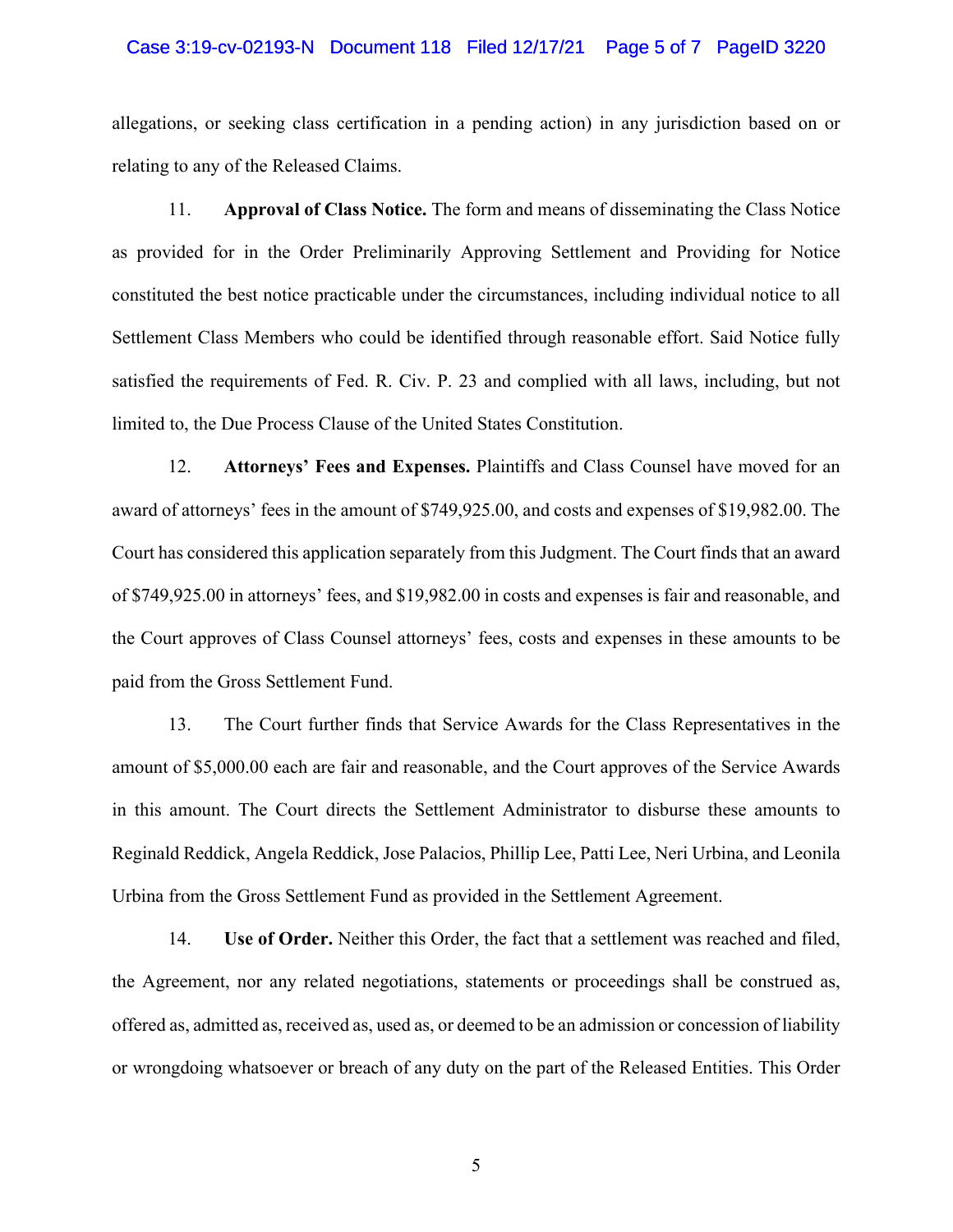#### Case 3:19-cv-02193-N Document 118 Filed 12/17/21 Page 6 of 7 PageID 3221

is not a finding of the validity or invalidity of any of the claims asserted or defenses raised in the Action. In no event shall this Order, the fact that a settlement was reached, the Agreement, or any of its provisions or any negotiations, statements, or proceedings relating to it in any way be used, offered, admitted, or referred to in the Action, in any other action, or in any judicial, administrative, regulatory, arbitration, or other proceeding, by any person or entity, except by the Parties and only the Parties in a proceeding to enforce the Agreement.

15. **Continuing Jurisdiction.** Without affecting the finality of this Judgment in any way, this Court hereby retains continuing jurisdiction over the administration, consummation, validity, enforcement, and interpretation of the Agreement, the Final Approval Order, and any order granting any fee and expense award and Service Awards, and for any other necessary purpose.

16. **Termination of Settlement.** In the event that the Settlement does not become effective in accordance with the terms of the Agreement, the Parties shall be restored to their respective positions in the Action prior to the execution of the Agreement, the further amended complaint in the *Caldwell* Lawsuit shall be deemed withdrawn, the certification of the Settlement Class shall be automatically vacated, and this Judgment shall be rendered null and void (except paragraph 14 of this Order shall remain in effect) to the extent provided by and in accordance with the Agreement and shall be vacated and, in such event, all orders entered and releases delivered in connection herewith shall be null and void to the extent provided by and in accordance with the Agreement. By five business days after such termination or disapproval, the principal and interest in the Escrow Account (the amount deposited plus interest less any funds ordered by the Court to be retained by the Settlement Administrator) shall be returned by the Settlement Administrator to Freedom.